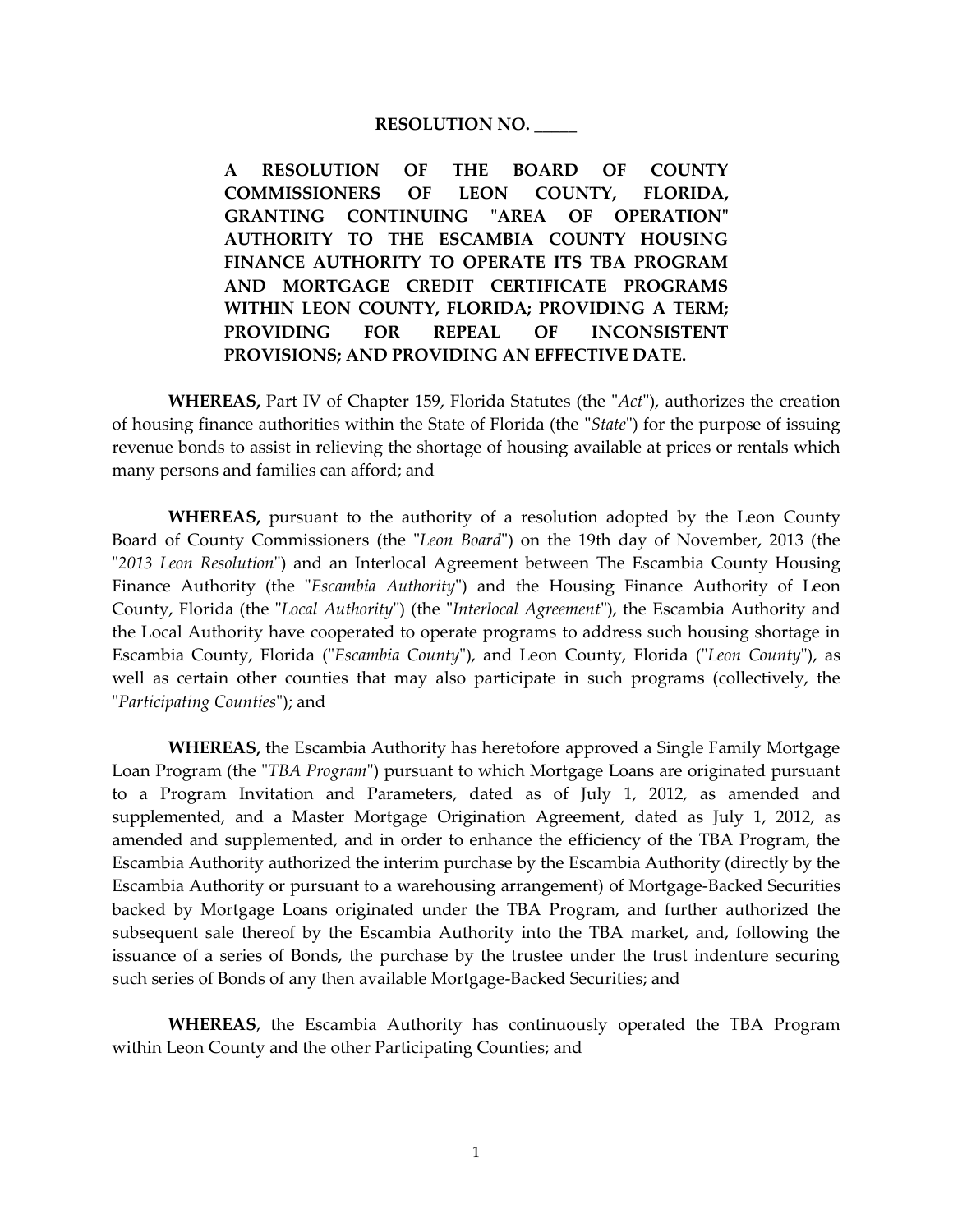**WHEREAS**, Mortgage Credit Certificates ("*MCC"*) are authorized by Congress pursuant to Section 25 of the Internal Revenue Code of 1986, which authorizes housing finance authorities to issue MCC as an alternative to issuing single family revenue bonds; and

**WHEREAS**, the MCC is a nonrefundable federal income tax credit which acts to reduce an eligible borrower's federal income taxes, effectively creating additional income for the borrower to use in making mortgage payments; and

**WHEREAS**, the Escambia Authority wishes to offer to homebuyers in the Participating Counties the benefits of a MCC Program in connection with the Escambia Authority's continued operation of the TBA Program within Escambia County and the Participating Counties; and

**WHEREAS,** the Leon Board desires to secure the benefits of the MCC program and the continued operation of the TBA Program to benefit the citizens and residents of Leon County.

### **NOW THEREFORE, BE IT RESOLVED BY THE BOARD OF COUNTY COMMISSIONERS OF LEON COUNTY, FLORIDA**:

**SECTION 1. CONTINUED OPERATION OF THE TBA PROGRAM**. Pursuant to the authority of Sections 163.01, 159.608 and 125.01, Florida Statutes, the Escambia Authority is hereby granted "area of operation" authority to continue to operate the TBA Program within Leon County for the benefit of the citizens and residents of Leon County. The Escambia Authority shall have full authority and responsibility to carry out the TBA Program in accordance with the parameters established by the Escambia Authority, the Interlocal Agreement, as amended from time to time, and the provisions of applicable law.

**SECTION 2. MCC PROGRAM.** Pursuant to the authority of Sections 163.01, 159.608 and 125.01, Florida Statutes, the Escambia Authority is hereby granted "area of operation" authority to operate its MCC Program within Leon County for the benefit of the citizens and residents of Leon County. The Escambia Authority shall have full authority and responsibility to carry out the MCC Program in accordance with the parameters established by the Escambia Authority and the provisions of applicable law.

**SECTION 3. TERM.** The "area of operation" authority granted to the Escambia Authority shall continue until such time as it may be terminated by Resolution of the Leon Board upon not less than ten (10) days written notice to the Escambia Authority.

**SECTION 4. REPEALING CLAUSE.** All resolutions or parts thereof of the Board in conflict with the provisions herein contained are, to the extent of such conflict, hereby superseded and repealed.

**SECTION 5. EFFECTIVE DATE.** This resolution shall take effect immediately upon its adoption this \_\_\_\_ day of \_\_\_\_\_, 2017.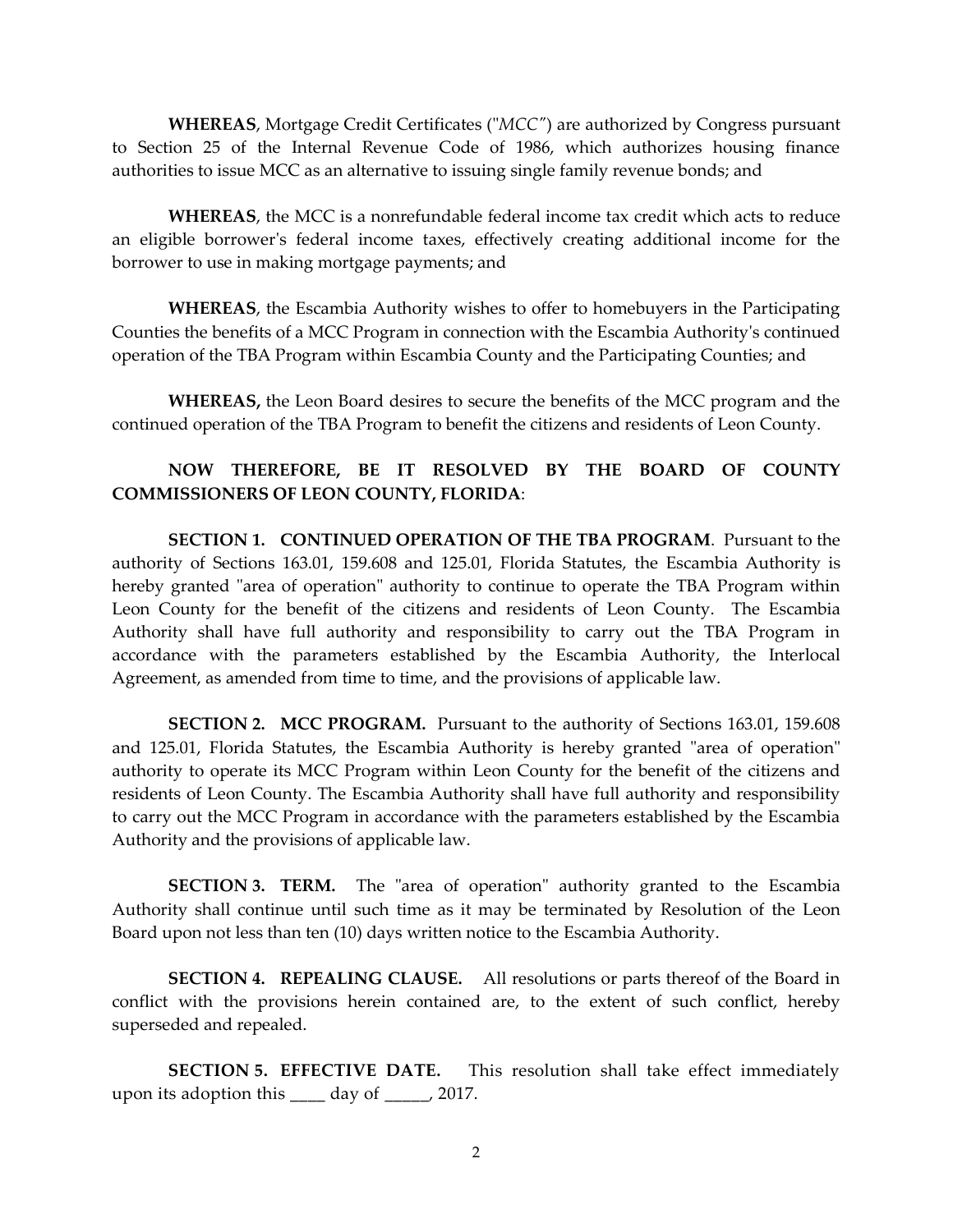**DULY PASSED AND ADOPTED** by the Board of County Commissioners of Leon County, Florida on this \_\_\_\_\_ day of \_\_\_\_\_\_\_\_\_\_\_\_\_\_\_\_\_\_\_\_, 2017.

## **BOARD OF COUNTY COMMISSIONERS OF LEON COUNTY, FLORIDA**

(SEAL)

By: \_\_\_\_\_\_\_\_\_\_\_\_\_\_\_\_\_\_\_\_\_\_\_\_\_\_\_\_\_\_\_\_\_\_\_\_\_\_\_

JOHN E. DAILEY, CHAIRMAN BOARD OF COUNTY COMMISSIONERS

### **ATTESTED BY:**

GWEN MARSHALL, CLERK OF THE COURT AND COMPTROLLER

By: \_\_\_\_\_\_\_\_\_\_\_\_\_\_\_\_\_\_\_\_\_\_\_\_\_\_\_\_\_\_\_\_\_\_\_\_\_\_\_\_\_\_

APPROVED AS TO FORM:

COUNTY ATTORNEY'S OFFICE LEON COUNTY, FLORIDA

By: \_\_\_\_\_\_\_\_\_\_\_\_\_\_\_\_\_\_\_\_\_\_\_\_\_\_\_\_\_\_\_\_\_\_\_\_\_\_\_\_\_\_

 HERBERT W.A. THIELE, ESQ. COUNTY ATTORNEY